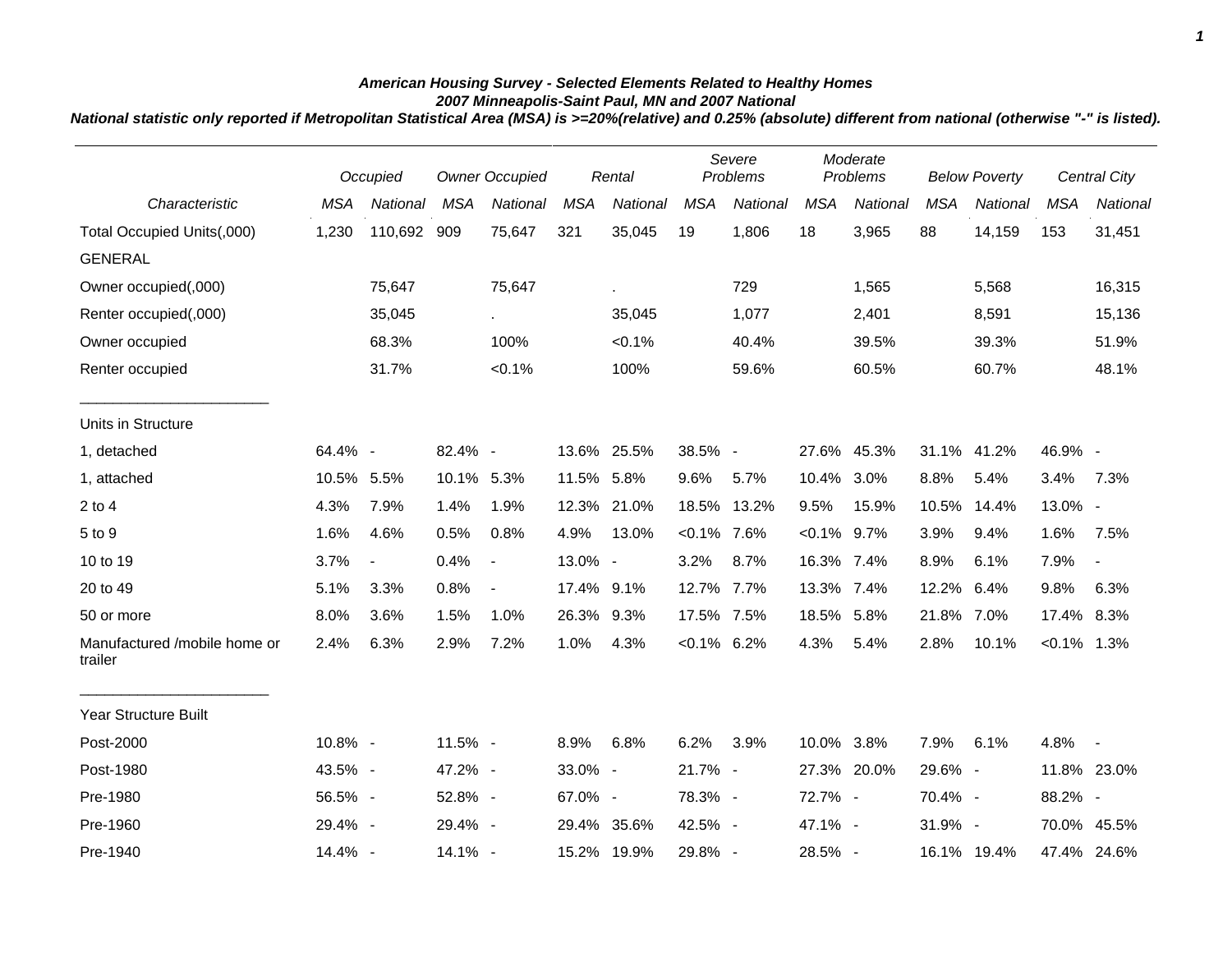|                                                        |             | Occupied                 |         | <b>Owner Occupied</b>    |            | Rental         | Severe<br>Problems |                 |            | Moderate<br>Problems |            | <b>Below Poverty</b>     |            | Central City |
|--------------------------------------------------------|-------------|--------------------------|---------|--------------------------|------------|----------------|--------------------|-----------------|------------|----------------------|------------|--------------------------|------------|--------------|
| Characteristic                                         | MSA         | National                 | MSA     | National                 | <b>MSA</b> | National       | <b>MSA</b>         | National        | <b>MSA</b> | National             | MSA        | National                 | <b>MSA</b> | National     |
| Foundation (for 1-unit not<br>manufactured)            |             |                          |         |                          |            |                |                    |                 |            |                      |            |                          |            |              |
| 1-Unit not manufactured(,000)                          | 921         | 77,517                   | 840     | 66,554                   | 81         | 10,963         | 9                  | 887             | 7          | 1,916                | 35         | 6,602                    | 77         | 17,830       |
| With a basement under all of<br>house                  | 71.8% 33.1% |                          | 72.8%   | 34.6%                    | 61.9%      | 24.1%          | 68.0%              | 31.3%           | 72.6%      | 15.8%                | 68.3%      | 26.9%                    |            | 79.5% 32.8%  |
| With a basement under part of<br>house                 | 16.0%       | 10.7%                    |         | 16.2% 11.3%              | 13.4% 7.1% |                |                    | 18.6% 10.7%     | 8.9%       |                      | 14.8% 8.1% |                          | 18.2% 8.1% |              |
| With a crawl space                                     | 2.9%        | 23.3%                    | 2.9%    | 22.5%                    | 3.6%       | 28.8%          |                    | $< 0.1\%$ 30.9% | 8.7%       | 48.5%                | 3.3%       | 29.7%                    | 0.7%       | 22.0%        |
| On a concrete slab                                     | 8.7%        | 31.5%                    | 7.6%    | 30.4%                    | 20.5%      | 38.1%          | 13.5%              | 24.2%           | 9.8%       | 20.6%                | 13.7%      | 32.7%                    | 1.5%       | 35.9%        |
| In some other way                                      | 0.6%        | 1.4%                     | 0.6%    | 1.3%                     | 0.6%       | 2.0%           | $< 0.1\%$ 3.0%     |                 | $< 0.1\%$  | 4.7%                 | $< 0.1\%$  | 2.7%                     | $< 0.1\%$  | 1.2%         |
| <b>EXTERIOR</b>                                        |             |                          |         |                          |            |                |                    |                 |            |                      |            |                          |            |              |
| <b>External Building Conditions (non</b><br>multiunit) |             |                          |         |                          |            |                |                    |                 |            |                      |            |                          |            |              |
| Sagging roof                                           | 1.9%        | $\blacksquare$           | 1.6%    | $\overline{\phantom{a}}$ | 5.0%       | $\blacksquare$ | 13.6% 8.4%         |                 | 13.9% -    |                      | 5.1%       | $\overline{\phantom{a}}$ | 6.0%       | 2.7%         |
| Missing roofing material                               | 5.7%        | $\overline{\phantom{a}}$ | 5.5%    | $\blacksquare$           | 8.6%       | 6.4%           |                    | 33.3% 11.3%     | 33.1%      | 15.9%                | 5.0%       | 7.7%                     | 10.4%      | 5.1%         |
| Hole in roof                                           | 1.4%        | $\sim$                   | 1.0%    |                          | 4.9%       | 3.4%           |                    | 20.2% 10.9%     |            | 36.7% 12.5%          | 3.1%       |                          | 6.0%       | 2.1%         |
| Missing bricks, siding, other<br>outside wall material | 2.9%        | $\blacksquare$           | 2.8%    | 2.1%                     | 3.8%       | 5.2%           |                    | 25.2% 12.9%     | 14.0% -    |                      | 3.2%       | 5.6%                     | 10.6% 3.0% |              |
| Sloping outside walls                                  | 1.2%        | $\blacksquare$           | 1.0%    | $\blacksquare$           | 2.8%       | 3.6%           | 12.7% 8.5%         |                 | 7.1%       | 9.0%                 | 4.9%       | 3.1%                     | 4.5%       | 1.7%         |
| Boarded up windows                                     | 0.5%        | 1.0%                     | 0.5%    | 0.8%                     | 0.7%       | 2.2%           | $< 0.1\%$ 5.6%     |                 | 7.1%       | 5.7%                 | $< 0.1\%$  | 3.1%                     | 0.7%       | 1.5%         |
| Broken windows                                         | 3.8%        | $\overline{\phantom{a}}$ | 3.4%    | $\blacksquare$           | 8.0%       | $\blacksquare$ | 18.3% -            |                 | 25.3%      | 15.4%                | 5.1%       | 7.8%                     | 9.9%       | 4.3%         |
| Bars on windows                                        | 1.4%        | 3.7%                     | 1.5%    | 3.4%                     | 0.6%       | 5.0%           | 6.2%               |                 | 7.5%       | 9.1%                 | 1.5%       | 6.5%                     | 5.2%       | 10.2%        |
| Foundation crumbling or has open 3.0%<br>crack or hole |             |                          | 2.8%    |                          | 5.5%       |                | 33.8% 8.7%         |                 |            | 22.8% 12.8%          | 8.4%       | 4.3%                     | 10.7%      | 3.4%         |
| None of the above                                      | 82.0% -     |                          | 82.9% - |                          | 73.1% -    |                |                    | 43.8% 61.9%     |            | 37.6% 53.3%          | 71.5% -    |                          |            | 58.4% 75.0%  |
| None of the above(excluding bars) 82.9% -              |             |                          | 83.8% - |                          | 73.1% -    |                |                    | 43.8% 66.6%     |            | 45.2% 57.2%          | 71.5% -    |                          |            | 61.9% 82.8%  |
| Water Leakage During Last 12<br>Months                 |             |                          |         |                          |            |                |                    |                 |            |                      |            |                          |            |              |

*2*

 $\overline{\phantom{0}}$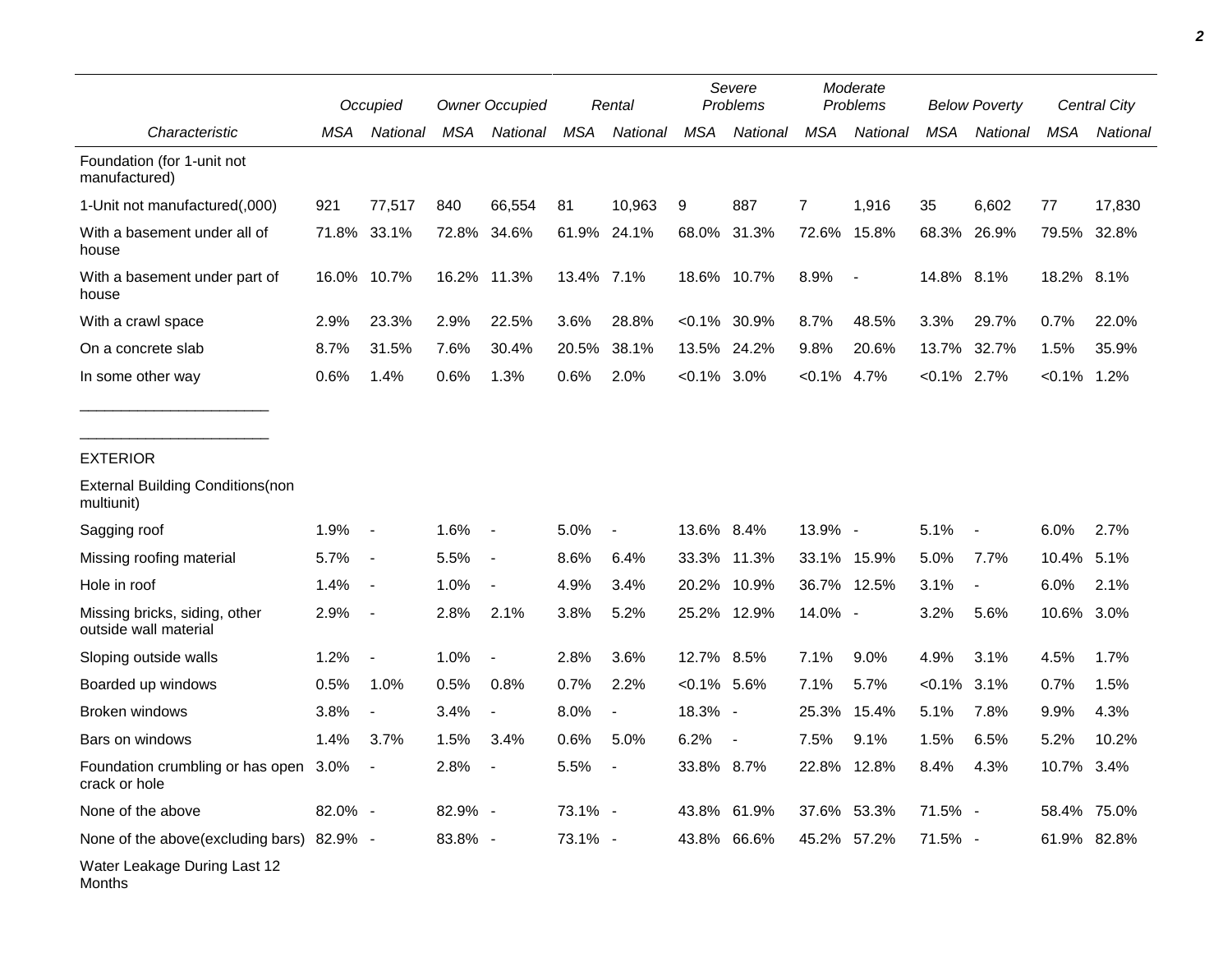|                                         | Occupied |                          |         | <b>Owner Occupied</b>    |                | Rental                   | Severe<br>Moderate<br>Problems<br>Problems<br><b>Below Poverty</b> |             |                |             | <b>Central City</b> |                          |               |                          |
|-----------------------------------------|----------|--------------------------|---------|--------------------------|----------------|--------------------------|--------------------------------------------------------------------|-------------|----------------|-------------|---------------------|--------------------------|---------------|--------------------------|
| Characteristic                          | MSA      | National                 | MSA     | National                 | MSA            | National                 | MSA                                                                | National    | MSA            | National    | MSA                 | National                 | MSA           | National                 |
| With leakage from outside<br>structure  | 10.3% -  |                          | 11.3% - |                          | 7.3%           | 9.2%                     | 23.7% -                                                            |             | 23.8% -        |             | 7.9%                | 9.8%                     | 11.6% -       |                          |
| Roof                                    | 3.8%     | 5.0%                     | 4.5%    | $\overline{\phantom{a}}$ | 2.0%           | 4.6%                     | 13.5% -                                                            |             |                | 11.0% 19.2% | 2.6%                | 5.4%                     | 3.3%          | 5.1%                     |
| <b>Basement leak</b>                    | 4.2%     | $\overline{\phantom{a}}$ | 5.1%    | $\overline{\phantom{a}}$ | 1.8%           | $\blacksquare$           | 7.3%                                                               | 4.4%        | 13.9% 7.3%     |             | 2.9%                | 2.3%                     | 4.8%          | 3.6%                     |
| Walls, closed windows, or doors<br>leak | 2.3%     | 1.8%                     | 2.2%    | 1.5%                     | 2.6%           | $\overline{\phantom{a}}$ | 10.4% 6.2%                                                         |             | $< 0.1\%$ 7.4% |             | 1.9%                | $\overline{\phantom{a}}$ | 2.0%          | $\overline{\phantom{a}}$ |
| Other or Unknown exterior Leak          | 1.0%     | $\sim$                   | 0.9%    | $\overline{\phantom{a}}$ | 1.3%           | $\overline{\phantom{a}}$ | $< 0.1\%$ 1.9%                                                     |             | 7.4%           | 3.3%        | 0.6%                | 1.1%                     | 2.2%          | 1.4%                     |
| <b>INTERIOR</b>                         |          |                          |         |                          |                |                          |                                                                    |             |                |             |                     |                          |               |                          |
| Damage                                  |          |                          |         |                          |                |                          |                                                                    |             |                |             |                     |                          |               |                          |
| Holes in floors                         | 1.0%     | $\overline{\phantom{a}}$ | 0.7%    | $\sim$                   | 1.9%           | $\overline{\phantom{a}}$ | 18.3% 8.7%                                                         |             | 10.8% -        |             | 3.5%                | 2.7%                     | 3.3%          | 1.4%                     |
| Open cracks or holes                    | 3.9%     | 4.8%                     | 3.1%    | $\sim$                   | 6.4%           | $\overline{\phantom{a}}$ |                                                                    | 30.5% 19.1% | 36.8% -        |             | 6.9%                | $\overline{\phantom{a}}$ | 8.8%          | 6.4%                     |
| Broken plaster or peeling paint         | 2.0%     | $\overline{\phantom{a}}$ | 1.3%    | $\overline{\phantom{a}}$ | 4.1%           | 3.2%                     |                                                                    | 27.4% 10.4% |                | 25.7% 19.3% | 2.0%                | 3.7%                     | 4.9%          | 3.1%                     |
| Water Leakage During Last 12<br>Months  |          |                          |         |                          |                |                          |                                                                    |             |                |             |                     |                          |               |                          |
| With leakage from inside structure 8.0% |          | $\blacksquare$           | 6.8%    | $\overline{\phantom{a}}$ | 11.4% -        |                          |                                                                    | 23.0% 17.6% | 28.6% -        |             | 9.4%                | $\sim$                   | 10.6% -       |                          |
| Fixtures backed up or overflowed        | 1.7%     | 2.2%                     | 1.3%    | 1.8%                     | 2.7%           | $\overline{\phantom{a}}$ | 3.7%                                                               | 5.1%        | 14.6% 8.9%     |             | 3.1%                | $\overline{\phantom{a}}$ | 2.4%          | $\overline{\phantom{a}}$ |
| Pipes leaked                            | 3.3%     | $\overline{\phantom{a}}$ | 2.9%    | $\overline{\phantom{a}}$ | 4.4%           | $\blacksquare$           | 10.0% -                                                            |             | 16.1% -        |             | 3.6%                | 5.0%                     | 2.8%          | 4.0%                     |
| Broken water heater                     | 0.6%     | $\overline{\phantom{a}}$ | 0.7%    | $\overline{a}$           | 0.2%           | 0.9%                     | $< 0.1\%$ 1.3%                                                     |             | $< 0.1\%$ 2.4% |             | $< 0.1\%$           | $0.8\%$                  | 1.2%          | 0.7%                     |
| Other or Unknown                        | 2.9%     | 2.1%                     | 2.2%    | 1.7%                     | 5.0%           | 3.0%                     | 10.3% 5.0%                                                         |             | $<0.1\%$ 8.3%  |             | 2.9%                | $\overline{\phantom{a}}$ | 5.0%          | 2.7%                     |
| Rodents                                 |          |                          |         |                          |                |                          |                                                                    |             |                |             |                     |                          |               |                          |
| Signs of rats in last 3 mon.            | 0.1%     | 0.7%                     | 0.2%    | 0.6%                     | $< 0.1\%$ 1.1% |                          | 6.6%                                                               |             | $<0.1\%$ 3.7%  |             | <0.1% 1.6%          |                          | $<0.1\%$ 1.2% |                          |
| Signs of mice in last 3 mon.            | 6.1%     | $\overline{\phantom{a}}$ | 6.3%    | $\overline{\phantom{a}}$ | 5.6%           | $\blacksquare$           | 15.2% -                                                            |             | 6.3%           | 12.5%       | 6.6%                | 8.2%                     | 7.7%          | 5.6%                     |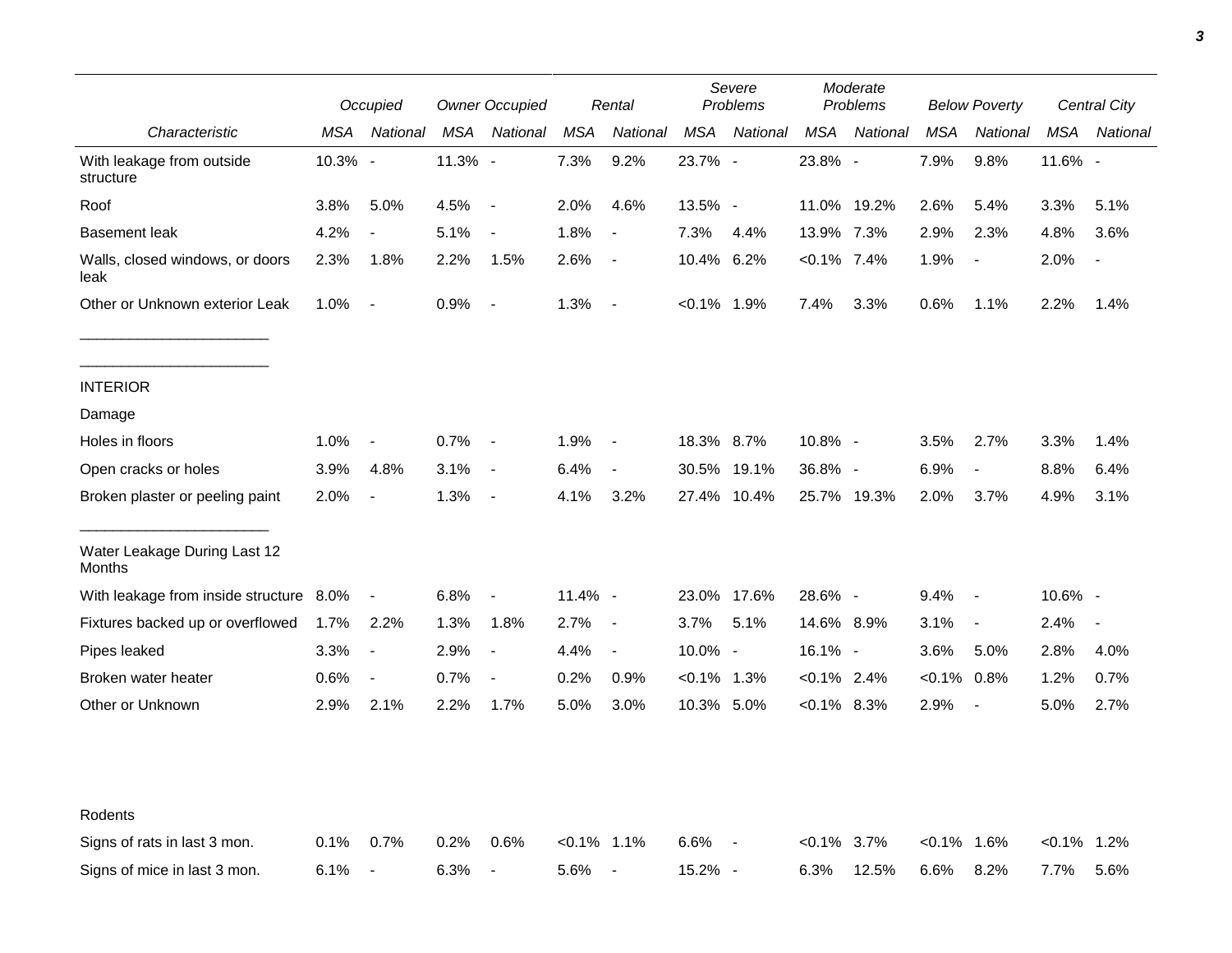|                                                           |             | Occupied                 |            | <b>Owner Occupied</b> |                | Rental         |                | Severe<br>Problems       |                | Moderate<br>Problems |                | <b>Below Poverty</b>     |                | Central City   |
|-----------------------------------------------------------|-------------|--------------------------|------------|-----------------------|----------------|----------------|----------------|--------------------------|----------------|----------------------|----------------|--------------------------|----------------|----------------|
| Characteristic                                            | <b>MSA</b>  | <b>National</b>          | <b>MSA</b> | National              | <b>MSA</b>     | National       | <b>MSA</b>     | National                 | <b>MSA</b>     | National             | <b>MSA</b>     | National                 | <b>MSA</b>     | National       |
| Signs of rodents, not sure which<br>kind in last 3 mon.   | 0.2%        | $\sim$                   | 0.1%       | $\overline{a}$        | 0.6%           |                | $< 0.1\%$ 3.0% |                          | 3.5%           | 1.5%                 | 0.7%           | $\overline{\phantom{a}}$ | 1.2%           | 0.7%           |
| Electrical                                                |             |                          |            |                       |                |                |                |                          |                |                      |                |                          |                |                |
| No electrical wiring                                      | $< 0.1\%$ - |                          | 0.1%       | $\sim$                | $< 0.1\%$ -    |                | $< 0.1\%$ 2.4% |                          | $< 0.1\%$ 0.0% |                      | $< 0.1\%$ 0.1% |                          | $< 0.1\%$ -    |                |
| Exposed wiring                                            | 0.5%        | 1.0%                     | 0.4%       | 0.8%                  | 0.6%           | 1.4%           | 3.1%           | $\overline{\phantom{a}}$ | 3.2%           | 1.9%                 | 0.4%           | 1.5%                     | 0.8%           | 1.2%           |
| Rooms without electric outlets                            | 0.5%        | 1.3%                     | 0.5%       | 1.1%                  | 0.5%           | 1.8%           | $< 0.1\%$ 7.8% |                          | $< 0.1\%$      | 3.1%                 | 1.8%           | 2.4%                     | $< 0.1\%$      | 1.6%           |
| Fuses/breakers blown in last 3<br>mon.                    | 12.1%       | 9.2%                     | 12.5%      | 9.2%                  | 10.9% -        |                |                | 26.8% 15.1%              |                | 24.9% 15.9%          | 8.1%           | $\overline{\phantom{a}}$ | 12.4% 9.7%     |                |
| Sanitation                                                |             |                          |            |                       |                |                |                |                          |                |                      |                |                          |                |                |
| Lacking complete kitchen facilities                       | 0.9%        | 1.6%                     | 0.2%       |                       | 2.7%           | 4.1%           | 9.0%           | $\blacksquare$           |                | 52.4% 39.4%          | 2.6%           | 3.6%                     | 3.2%           |                |
| Lacking some or all plumbing<br>facilities                | 1.0%        | $\overline{\phantom{a}}$ | 0.5%       | 0.7%                  | 2.5%           | $\blacksquare$ | 64.2% -        |                          | $< 0.1\%$ 0.0% |                      | 2.0%           | 2.4%                     | 5.3%           | 1.7%           |
| Water not safe to drink                                   | 5.5%        | 8.1%                     | 4.8%       | 6.5%                  | 7.5%           | 11.6%          | 9.0%           | 15.0%                    | 10.2%          | 13.8%                | 8.1%           | 11.5%                    | 5.9%           | 10.0%          |
| Water stoppage in last 3 mon.                             | 2.9%        | $\blacksquare$           | 1.8%       | 2.9%                  | 5.9%           | 4.7%           | 9.6%           | $\blacksquare$           | 11.6% 6.3%     |                      | 6.2%           | 3.9%                     | 6.9%           | 3.4%           |
| No flush toilets working some time 1.0%<br>in last 3 mon. |             | 2.0%                     | 0.2%       | 1.1%                  | 3.2%           | 3.9%           | 6.4%           | $\overline{\phantom{a}}$ | 16.4% 9.9%     |                      | 4.1%           | $\overline{\phantom{a}}$ | 2.7%           | $\blacksquare$ |
| With sewage disposal breakdowns 1.2%<br>in last 3 mon.    |             | $\blacksquare$           | 1.2%       | $\sim$                | 1.1%           | 1.7%           | 2.9%           | 3.9%                     | 9.2%           | 3.9%                 | 1.2%           | 1.7%                     | 2.1%           | 1.5%           |
| Septic tank, cesspool, chemical<br>toilet                 |             | 11.1% 20.0%              |            | 14.2% 25.8%           | 2.1%           | 7.6%           | 6.1%           | 15.1%                    |                | $< 0.1\%$ 17.6%      | 5.9%           | 14.7%                    | $< 0.1\%$ 1.2% |                |
| With septic tank or cesspool<br>breakdowns in last 3 mon. | 0.1%        | $\overline{\phantom{a}}$ | 0.2%       | $\sim$                | $< 0.1\%$ 0.2% |                | $< 0.1\%$ 1.3% |                          | $< 0.1\%$ 0.3% |                      | $< 0.1\%$ 0.3% |                          | $< 0.1\%$ -    |                |
| <b>HEATING/FUEL</b>                                       |             |                          |            |                       |                |                |                |                          |                |                      |                |                          |                |                |

Main Heating Equipment

| Warm-air furnace          | 77.5%       | 88.2% 67.4% 47.3% - |  | 63.2% 44.3% 50.3% 39.7% 57.6% -                             | $52.9\%$ - |
|---------------------------|-------------|---------------------|--|-------------------------------------------------------------|------------|
| Steam or hot water system | 17.4% 11.5% | 9.5%                |  | 39.7% 15.0% 33.8% 21.9% 38.2% 11.2% 30.1% 12.8% 41.4% 16.5% |            |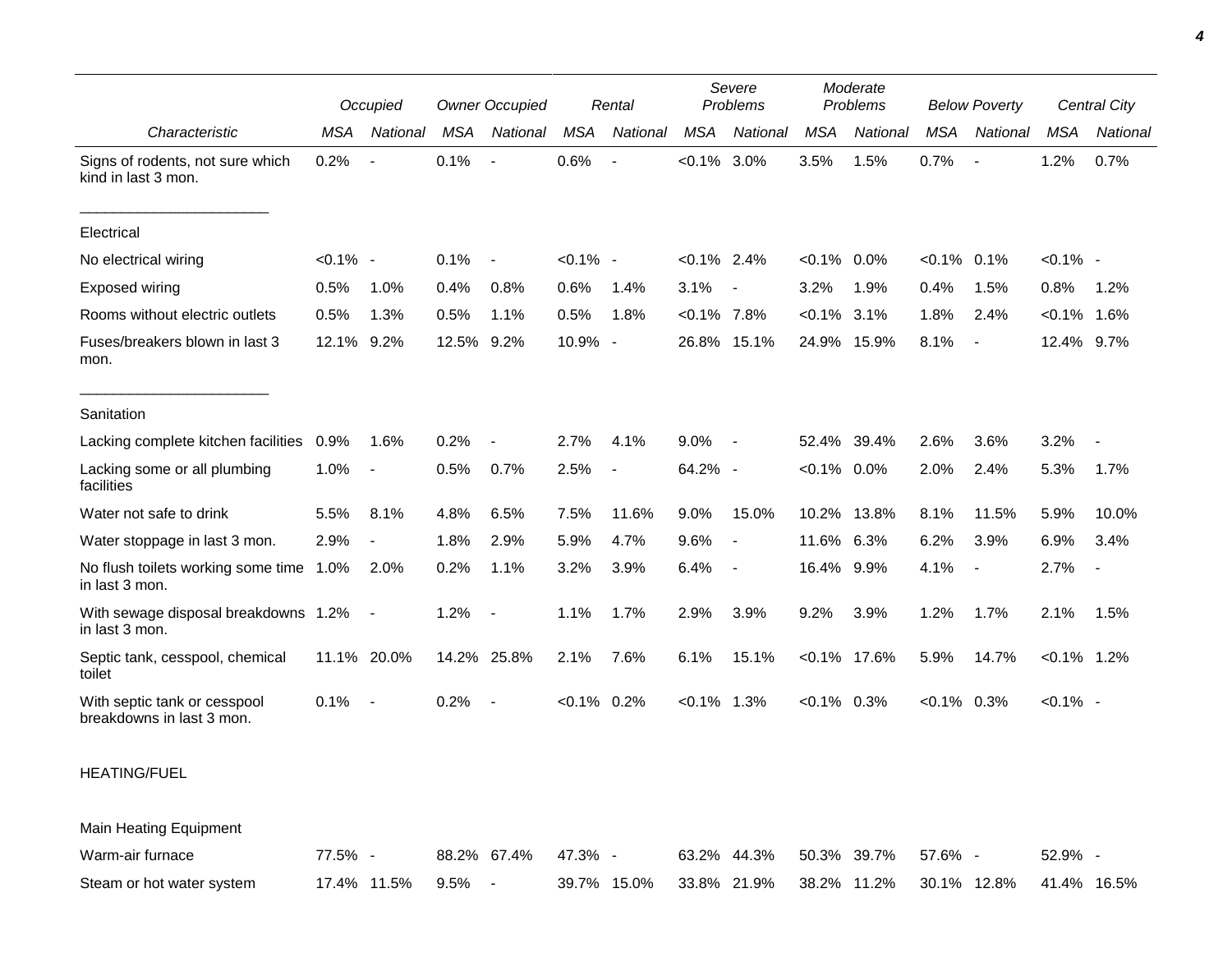|                                                         |                | Occupied                 | <b>Owner Occupied</b> |                          |                | Rental            | Severe<br>Problems |          |                | Moderate<br>Problems     |                | <b>Below Poverty</b>     |                | Central City        |
|---------------------------------------------------------|----------------|--------------------------|-----------------------|--------------------------|----------------|-------------------|--------------------|----------|----------------|--------------------------|----------------|--------------------------|----------------|---------------------|
| Characteristic                                          | <b>MSA</b>     | National                 | <b>MSA</b>            | National                 | <b>MSA</b>     | National          | <b>MSA</b>         | National | <b>MSA</b>     | National                 | <b>MSA</b>     | National                 | <b>MSA</b>     | National            |
| Electric heat pump                                      | 0.4%           | 11.7%                    | 0.2%                  | 12.6%                    | 1.1%           | 9.8%              | $< 0.1\%$ 7.3%     |          | 3.3%           | 4.5%                     | 1.3%           | 8.5%                     | 1.1%           | 8.5%                |
| Built-in electric units                                 | 2.8%           | 4.3%                     | 0.7%                  | 2.8%                     | 8.6%           | $\blacksquare$    | $< 0.1\%$ 5.2%     |          | $< 0.1\%$      | 5.1%                     | 6.3%           | $\overline{\phantom{a}}$ | 1.5%           | 3.8%                |
| Floor, wall, or other built-in hot air<br>without ducts | 1.0%           | 4.5%                     | 0.5%                  | 2.7%                     | 2.3%           | 8.4%              | 2.9%               | 7.8%     | 1.7%           | 4.9%                     | 2.7%           | 6.7%                     | 1.2%           | 6.4%                |
| Room heaters with flue                                  | $< 0.1\%$      | 1.0%                     | 0.1%                  | 0.9%                     | $< 0.1\%$ 1.3% |                   | $< 0.1\%$ 2.0%     |          | $< 0.1\%$      | 1.4%                     | $< 0.1\%$      | 1.9%                     | $< 0.1\%$ 0.7% |                     |
| Room heaters without flue                               | $< 0.1\%$ 1.1% |                          | 0.1%                  | 1.0%                     | $< 0.1\%$ 1.3% |                   | $< 0.1\%$ 2.8%     |          | 3.4%           | 28.7%                    | $< 0.1\%$ 2.5% |                          | $< 0.1\%$ 0.9% |                     |
| Portable electric heaters                               | 0.1%           | 0.9%                     | $< 0.1\%$ 0.6%        |                          | 0.2%           | 1.7%              | $< 0.1\%$ 3.6%     |          | 3.2%           | $\overline{\phantom{a}}$ | $< 0.1\%$      | 1.8%                     | 0.4%           | 1.3%                |
| <b>Stoves</b>                                           | 0.1%           | 0.9%                     | 0.1%                  | 1.0%                     | $< 0.1\%$ 0.4% |                   | $< 0.1\%$ 3.3%     |          | $< 0.1\%$ 0.7% |                          | $< 0.1\%$      | 1.1%                     | $< 0.1\%$      | $< 0.1\%$           |
| Fireplace with inserts                                  | $< 0.1\%$ -    |                          | 0.1%                  | $\sim$                   | $< 0.1\%$ 0.1% |                   | $< 0.1\%$ 0.1%     |          | $< 0.1\%$      | 0.1%                     | $< 0.1\%$      | 0.1%                     | $< 0.1\%$ 0.1% |                     |
| Fireplace without inserts                               | $< 0.1\%$ -    |                          | $< 0.1\%$ -           |                          |                | $< 0.1\% < 0.1\%$ | $< 0.1\%$ 0.2%     |          | $< 0.1\%$ 0.1% |                          | $< 0.1\%$      | $< 0.1\%$                | $< 0.1\%$      | $< 0.1\%$           |
| Other                                                   | 0.4%           | $\overline{\phantom{a}}$ | 0.4%                  | $\sim$                   | 0.4%           |                   | $< 0.1\%$ 0.4%     |          | $< 0.1\%$ 0.4% |                          | 1.3%           | 0.9%                     | 1.1%           | 0.5%                |
| No heating equipment                                    | 0.1%           | 0.4%                     | $< 0.1\%$ 0.3%        |                          | 0.4%           | 0.7%              | $< 0.1\%$ 0.5%     |          | $< 0.1\%$ 0.6% |                          | 0.7%           | $\overline{\phantom{a}}$ | 0.4%           | 0.7%                |
| Cooking stove                                           | $< 0.1\%$      | 0.1%                     | $< 0.1\%$ -           |                          | $< 0.1\%$ 0.2% |                   | $< 0.1\%$ 0.6%     |          | $< 0.1\%$ 0.1% |                          | $< 0.1\%$ 0.2% |                          | $< 0.1\%$ 0.2% |                     |
| <b>Water Heating Fuel</b>                               |                |                          |                       |                          |                |                   |                    |          |                |                          |                |                          |                |                     |
| Electricity                                             | 17.8%          | 40.0%                    | 13.7% 37.9%           |                          |                | 29.7% 44.5%       | 15.6%              | 35.9%    | 20.1%          | 39.9%                    | 29.4%          | 45.9%                    | 14.7% 29.6%    |                     |
| Gas, LP/bottled gas                                     | 82.0%          | 55.2%                    | 86.1% 57.5%           |                          |                | 70.3% 50.1%       | 84.4% 53.7%        |          | 79.9% 55.7%    |                          |                | 70.6% 49.5%              | 85.3% 64.4%    |                     |
| Fuel oil                                                | $< 0.1\%$ 4.5% |                          | $< 0.1\%$ 4.2%        |                          | $< 0.1\%$ 5.2% |                   | $< 0.1\%$ 9.3%     |          | $< 0.1\%$ 4.2% |                          | $< 0.1\%$ 4.5% |                          | $< 0.1\%$ 5.7% |                     |
| Kerosene or other liquid fuel                           | $< 0.1\%$ -    |                          | $< 0.1\%$ -           |                          | $< 0.1\%$ -    |                   | $< 0.1\%$ 0.2%     |          | $< 0.1\%$      | 0.1%                     | $< 0.1\%$      | $< 0.1\%$                | $< 0.1\%$ -    |                     |
| Other                                                   | 0.2%           | $\overline{\phantom{a}}$ | 0.2%                  | $\overline{\phantom{a}}$ | 0.1%           | $\blacksquare$    | $< 0.1\%$          | 0.9%     | $< 0.1\%$      | 0.1%                     | $< 0.1\%$ 0.1% |                          | $< 0.1\%$ 0.2% |                     |
| Clothes Dryer(,000)                                     | 1,011          | 88,506                   | 882                   | 71,443                   | 129            | 17,063            | 12                 | 912      | 10             | 2,265                    | 45             | 8,133                    | 89             | 20,153              |
| Have Clothes Dryer                                      | 82.2% -        |                          | 97.1% -               |                          | 40.0%          | 48.7%             | 63.5%              | 50.5%    | 55.3% -        |                          | 51.8% -        |                          | 58.0% -        |                     |
| Electricity                                             | 49.5%          | 77.1%                    | 46.4%                 | 75.0%                    | 70.8%          | 85.9%             | 53.4%              | 75.6%    | 59.4%          | 84.3%                    | 68.7%          | 83.3%                    | 41.0%          | 73.4%               |
| Gas, LP gas (liquid propane)                            | 50.4%          | 22.8%                    | 53.6% 24.9%           |                          | 28.8%          | 14.1%             | 46.6%              | 24.1%    | 40.6% 15.7%    |                          | 30.0%          | 16.6%                    | 59.0%          | 26.6%               |
| Other                                                   | 0.1%           | $\overline{\phantom{a}}$ |                       | $< 0.1\%$ $< 0.1\%$      | 0.4%           | 0.1%              | $< 0.1\%$ 0.3%     |          |                | $< 0.1\%$ $< 0.1\%$      | 1.3%           | < 0.1%                   |                | $< 0.1\%$ $< 0.1\%$ |

Heating Problems

\_\_\_\_\_\_\_\_\_\_\_\_\_\_\_\_\_\_\_\_\_\_\_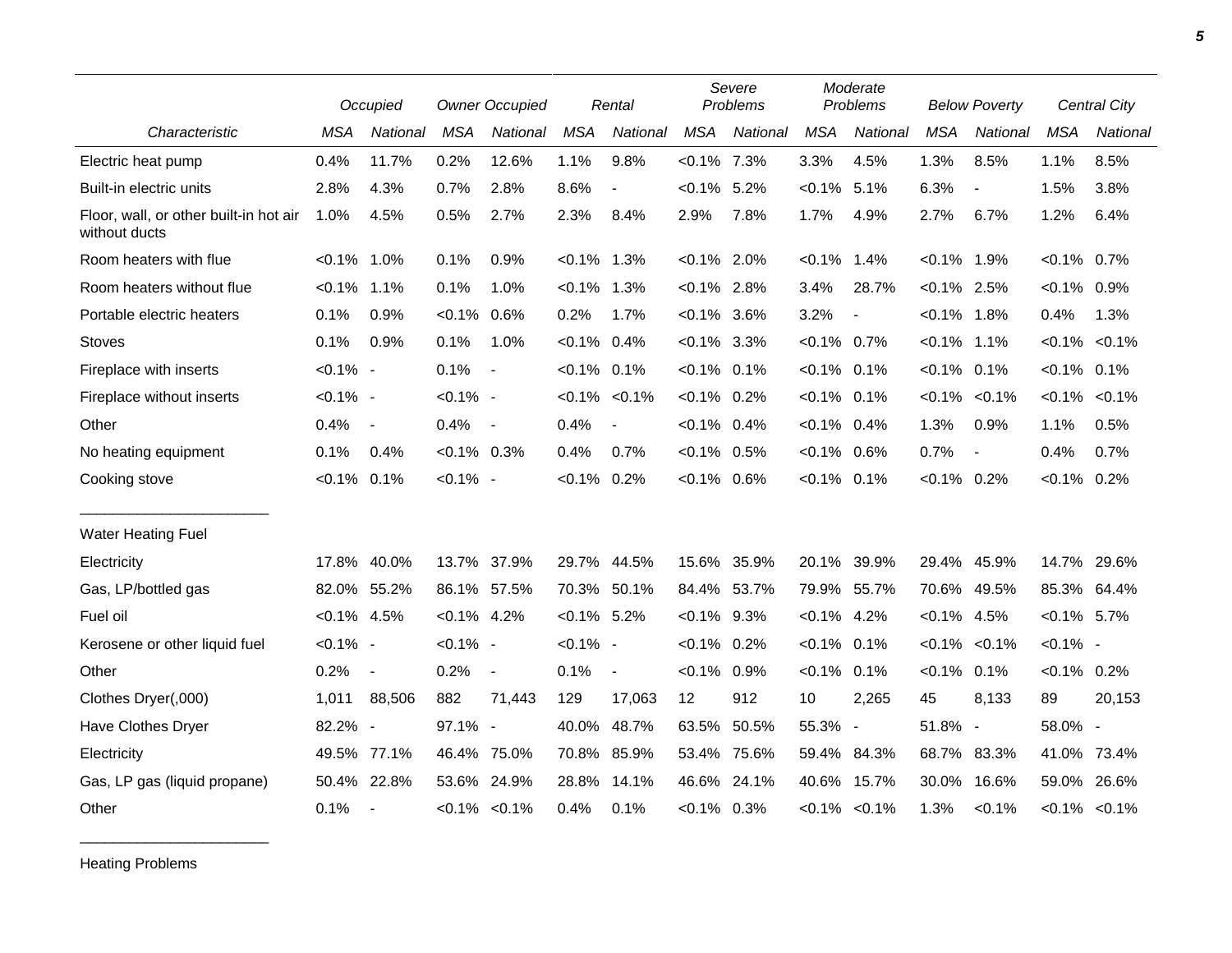|                                                             | Occupied       |                          | <b>Owner Occupied</b> |                          |             | Rental                   |                | Severe<br>Problems       |                | Moderate<br>Problems     | <b>Below Poverty</b> |                          | Central City   |                |
|-------------------------------------------------------------|----------------|--------------------------|-----------------------|--------------------------|-------------|--------------------------|----------------|--------------------------|----------------|--------------------------|----------------------|--------------------------|----------------|----------------|
| Characteristic                                              | MSA            | National                 | <b>MSA</b>            | National                 | <b>MSA</b>  | National                 | <b>MSA</b>     | National                 | <b>MSA</b>     | National                 | <b>MSA</b>           | National                 | <b>MSA</b>     | National       |
| Uncomfortably cold for 24 hours or 6.1%<br>more last winter |                | 8.8%                     | 4.6%                  | 7.6%                     | 11.0% -     |                          | 40.1% -        |                          | 12.6%          | 18.9%                    | 7.9%                 | 13.4%                    | $11.1\%$ -     |                |
| Heating equipment breakdowns                                | 2.2%           |                          | 1.6%                  | 2.0%                     | 4.0%        | $\overline{\phantom{a}}$ | 26.7% -        |                          | $< 0.1\%$ 3.5% |                          | 3.0%                 | 3.8%                     | 2.3%           | 3.1%           |
| Other causes                                                | 3.5%           | 5.9%                     | 2.9%                  | 5.5%                     | 4.9%        | 7.0%                     | 9.0%           | 11.4%                    | 9.6%           | 13.9%                    | 3.8%                 | 8.4%                     | 7.2%           |                |
| Utility interruption                                        | 0.4%           | 2.4%                     | 0.3%                  | 2.8%                     | 0.6%        | 1.7%                     | $< 0.1\%$ 2.3% |                          | $< 0.1\%$ 2.4% |                          | $< 0.1\%$            | 1.9%                     | 0.4%           | 1.3%           |
| Inadequate heating capacity                                 | 0.6%           | 1.0%                     | 0.2%                  | 0.6%                     | 1.8%        | $\overline{\phantom{a}}$ | $< 0.1\%$ 4.5% |                          | 6.6%           | 4.1%                     | 2.6%                 | 2.0%                     | 2.7%           | 1.6%           |
| Inadequate insulation                                       | 0.5%           | 0.8%                     | 0.5%                  | $\overline{\phantom{a}}$ | 0.6%        | 1.6%                     | 6.2%           | 2.7%                     | $< 0.1\%$      | 3.8%                     | 0.7%                 | 2.0%                     | 1.6%           | 1.1%           |
| Cost of heating                                             | 0.8%           | $\overline{\phantom{a}}$ | 1.0%                  | $\overline{a}$           | $< 0.1\%$   | 0.8%                     | 3.2%           | 1.4%                     | 3.4%           | $\blacksquare$           | $< 0.1\%$            | 1.6%                     | 1.2%           |                |
| Other                                                       | 1.5%           | $\blacksquare$           | 1.3%                  |                          | 2.3%        | 1.9%                     | $< 0.1\%$      | 3.4%                     | 3.4%           | $\overline{\phantom{a}}$ | 0.6%                 | 2.3%                     | 2.1%           | 1.3%           |
| SELECTED PHYSICAL<br><b>PROBLEMS</b>                        |                |                          |                       |                          |             |                          |                |                          |                |                          |                      |                          |                |                |
| Severe Physical Problems(,000)                              | 19             | 1,806                    | $\overline{7}$        | 729                      | 12          | 1,077                    | 19             | 1,806                    |                |                          | 3                    | 469                      | 9              | 755            |
| Severe physical problems                                    | 1.6%           | $\blacksquare$           | 0.8%                  | $\overline{\phantom{a}}$ | 3.6%        | $\overline{\phantom{a}}$ | 100%           | $\overline{\phantom{a}}$ |                |                          | 3.3%                 | $\overline{\phantom{a}}$ | 6.1%           | 2.4%           |
| Plumbing                                                    | 1.0%           | $\overline{\phantom{a}}$ | 0.5%                  | 0.7%                     | 2.5%        | 2.0%                     | 64.2% -        |                          |                |                          | 2.0%                 | $\overline{\phantom{a}}$ | 5.3%           | 1.7%           |
| Heating                                                     | 0.4%           | $\overline{\phantom{a}}$ | 0.2%                  | $\overline{\phantom{a}}$ | 0.9%        | $\blacksquare$           | 26.7% -        |                          |                |                          | 1.3%                 | 0.8%                     | 0.8%           | $\blacksquare$ |
| Electric                                                    | $< 0.1\%$ -    |                          | $< 0.1\%$             | 0.1%                     | $< 0.1\%$ - |                          | $< 0.1\%$ 2.7% |                          |                | $\mathbf{r}$             | $< 0.1\%$            | 0.1%                     | $< 0.1\%$ -    |                |
| Hallways                                                    | $< 0.1\%$ 0.0% |                          | $< 0.1\%$             | $0.0\%$                  | $< 0.1\%$   | 0.0%                     | $< 0.1\%$ 0.0% |                          |                |                          | $< 0.1\%$            | $0.0\%$                  | $< 0.1\%$ 0.0% |                |
| Upkeep                                                      | 0.1%           | $\blacksquare$           | 0.1%                  | $\overline{\phantom{a}}$ | 0.2%        | $\blacksquare$           | 9.1%           | 4.3%                     |                |                          | $< 0.1\%$ 0.3%       |                          | $< 0.1\%$ 0.1% |                |
| Moderate Physical Problems(,000)                            | 18             | 3,965                    | 6                     | 1,565                    | 12          | 2,401                    |                |                          | 18             | 3,965                    | $\overline{c}$       | 1,081                    | 6              | 1,549          |
| Moderate physical problems                                  | 1.4%           | 3.6%                     | 0.6%                  | 2.1%                     | 3.7%        | 6.9%                     |                |                          | 100%           | $\blacksquare$           | 1.9%                 | 7.6%                     | 3.9%           | 4.9%           |
| Plumbing                                                    | 0.1%           | $\overline{\phantom{a}}$ | 0.1%                  | $\frac{1}{2}$            | 0.3%        |                          |                |                          | 8.1%           | 4.7%                     | $< 0.1\%$ 0.3%       |                          | 0.3%           |                |
| Heating                                                     | $< 0.1\%$      | 1.0%                     | 0.1%                  | 1.0%                     | $< 0.1\%$   | 1.2%                     |                |                          | 3.4%           | 28.7%                    | $< 0.1\%$ 2.3%       |                          | $< 0.1\%$      | 0.8%           |
| Upkeep                                                      | 0.8%           | 1.4%                     | 0.2%                  | $\blacksquare$           | 2.2%        | 3.7%                     |                |                          | 52.4%          | 39.4%                    | 1.3%                 | 3.0%                     | 2.4%           |                |
| Hallways                                                    | $< 0.1\%$      | 0.0%                     | $< 0.1\%$             | 0.0%                     | $< 0.1\%$   | 0.0%                     |                |                          | $< 0.1\%$ 0.0% |                          | <0.1%                | 0.0%                     | $< 0.1\%$ 0.0% |                |
| Kitchen                                                     | 0.5%           | 1.1%                     | 0.3%                  | 0.7%                     | 1.3%        | 1.9%                     |                |                          | 36.2%          | $\overline{\phantom{a}}$ | 0.6%                 | 2.3%                     | 1.1%           | 1.5%           |

\_\_\_\_\_\_\_\_\_\_\_\_\_\_\_\_\_\_\_\_\_\_\_